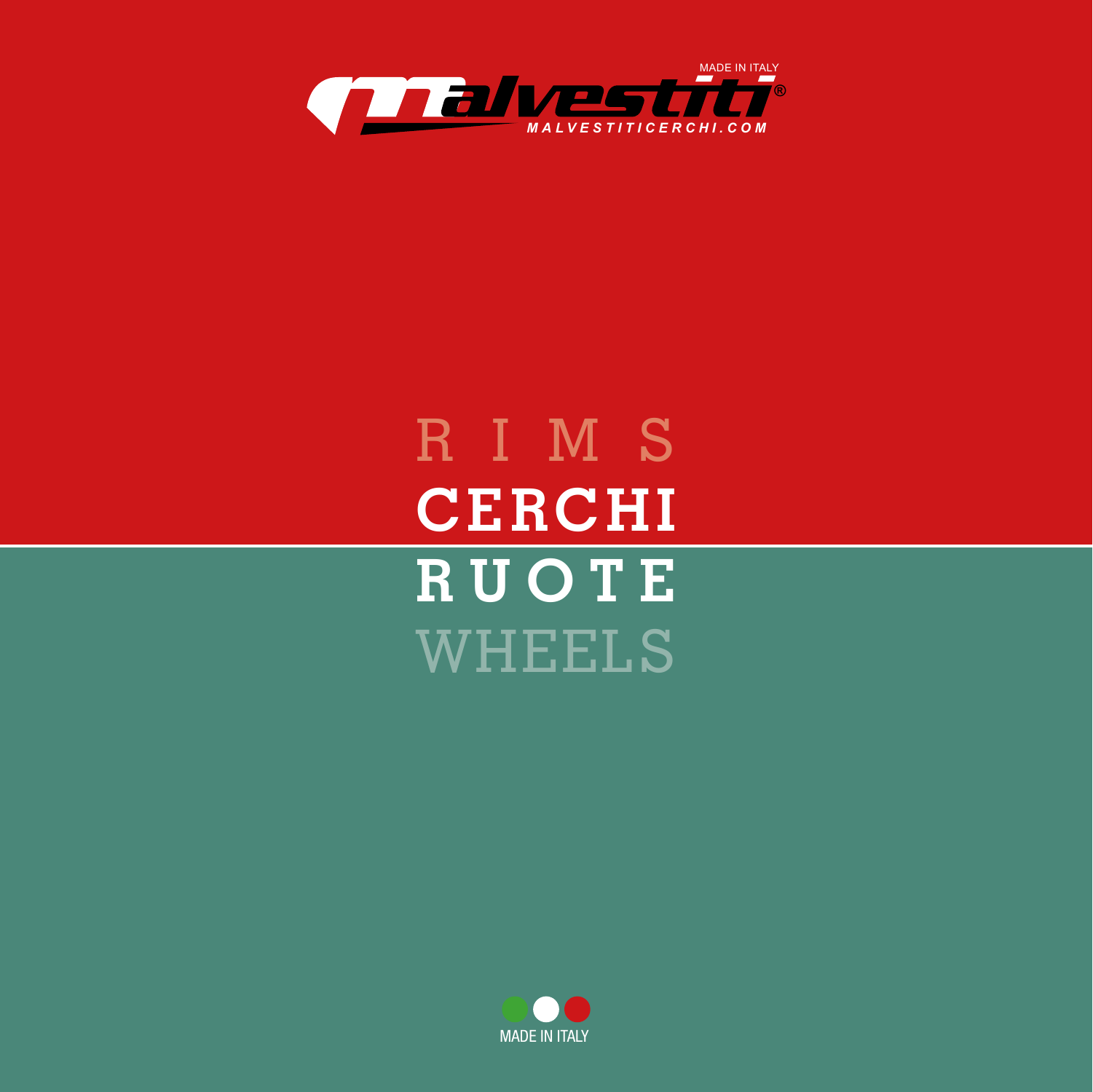## <sup>D</sup> DOUBLE WALL - DOPPIA CAMERA **HIGH PROFESSIONAL** <sup>R</sup> RACING

## **> PASSION X LIGHT R**

## AS 18,3 ETRTO 13,5 H 22

### CARATTERISTICHE TECNICHE

no, raccordato e saldato chimicamente con colla strutturale.

- 
- Lega 6082 T6 HB min. 95.
- •Doppia camera.
- Copertura utilizzabile: copertoncino.
- DTS System.
- UCS System.

*Superlight rim for tyre, connected and welded chemically with structural adhesive.*

- 
- *• Alloy 6082 T6 HB min. 95.*
- *•Double wall.*
- *• Proper for tyre.*
- *•DTS System.*
- *• UCS System.*

#### DIMENSIONI E PESO */ WEIGHT AND DIMENSIONS*

| Modello<br>Model | Dimensioni<br><b>Dimensions</b> | Nr. fori<br>Holes nr.                              | Circonf. (mm) Peso (gr)<br>Circum. (mm) Weight (gr) |     |
|------------------|---------------------------------|----------------------------------------------------|-----------------------------------------------------|-----|
| CORSA            |                                 | $28 \times 15$ /8 DIN 622 x 18.3 32 - 28 - 24 - 20 | 1.956                                               | 380 |

Cerchio superleggero per copertonci-

- Utilizzo CORSA.
- 
- 
- 
- 
- 



- *• Usage RACING.*
- 
- 
- 
- 
- 



## **> PASSION X LIGHT E**





### CARATTERISTICHE TECNICHE

Cerchio con geometria asimmetrica, che permette di costruire ruote estremamente rigide e reattive.

- Utilizzo ENDURO PERFORMANCE.
- Lega 6082 T6 HB min. 95.
- •Doppia camera.
- Copertura utilizzabile: copertoncino.
- Adatti per freni a disco.
- Fori imbussolati (bussola semplice).

#### *TECHNICAL CHARACTERISTICS*

*Rim with asymmetric geometry, which allows you to build wheel extremely rigid and reactive.*

COLORI DISPONIBILI */ AVAILABLE COLORS* Nero anodizzato *- Black anodized*

- *• Usage ENDURO PERFORMANCE.*
- *• Alloy 6082 T6 HB min. 95.*
- *•Double wall.*
- *• Proper for tyre.*
- *• For disc brakes*
- *• Holes with eyelets.*

#### DIMENSIONI E PESO */ WEIGHT AND DIMENSIONS*

| <b>Modello</b><br><b>Model</b> |        | Dimensioni<br><b>Dimensions</b> | Nr. fori<br>Holes nr. | Circonf. (mm) Peso (gr)<br>Circum. (mm) Weight (gr) |     |  |
|--------------------------------|--------|---------------------------------|-----------------------|-----------------------------------------------------|-----|--|
| ENDURO                         | MTB 26 | DIN 559 x 29                    | $36 - 32 - 28$        | 1.755                                               | 440 |  |
| ENDURO                         |        | MTB 27,5 DIN 584 x 29           | $36 - 32 - 28$        | 1.835                                               | 455 |  |
| FNDLJRO                        | MTR 29 | DIN 622 x 29                    | $36 - 32 - 28$        | 1.956                                               | 475 |  |

COLORI DISPONIBILI */ AVAILABLE COLORS* Nero anodizzato *- Black anodized*